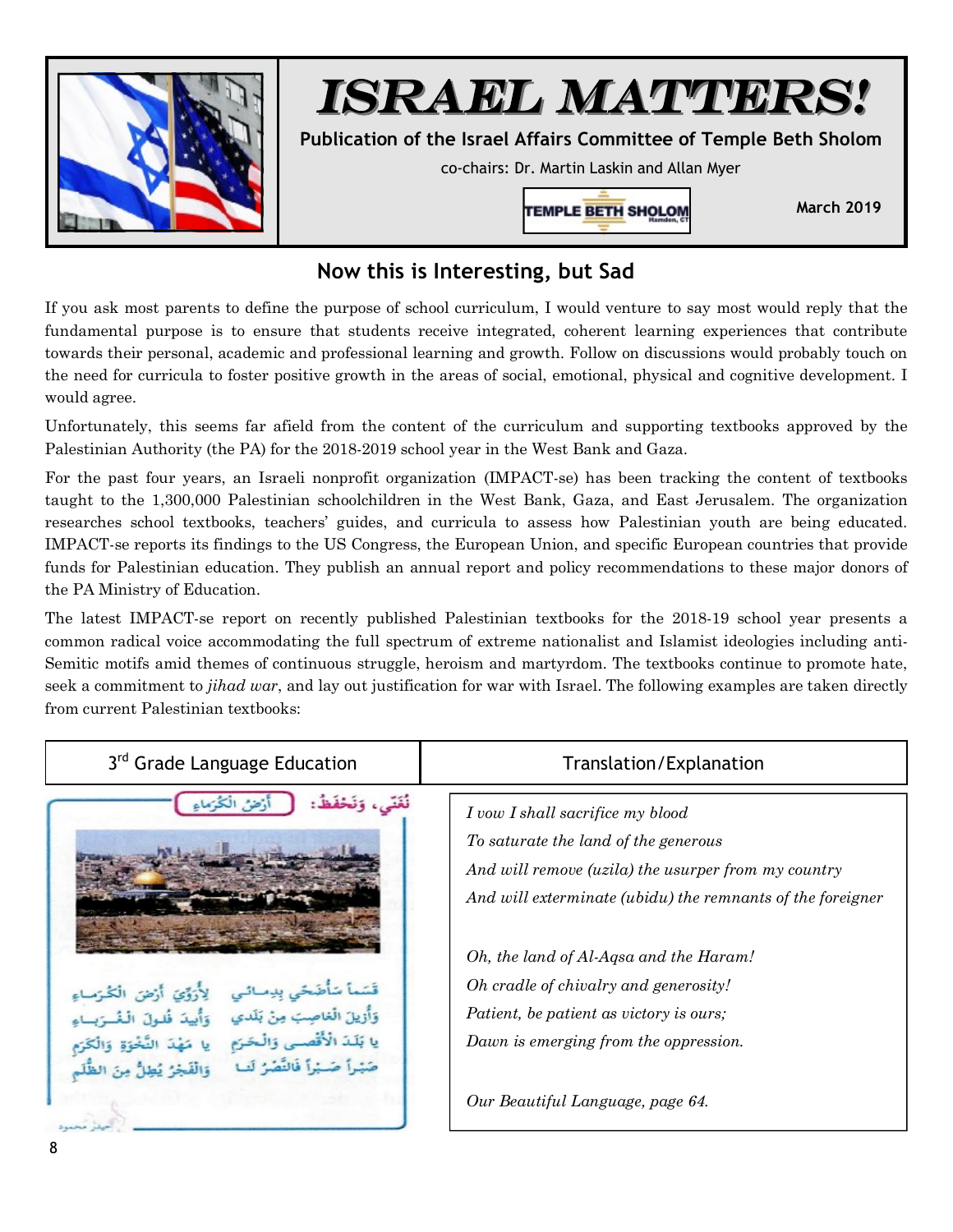| <b>Fourth Grade Mathematics</b>                                                                                                                                                           | Translation/Explanation                                                                                                                                                                                                                                                                                          |
|-------------------------------------------------------------------------------------------------------------------------------------------------------------------------------------------|------------------------------------------------------------------------------------------------------------------------------------------------------------------------------------------------------------------------------------------------------------------------------------------------------------------|
| الجمع ضمن الملايين دون حمل<br>ا بَلْغَ عَدَدُ شهداء الانتفاضة الاولى ( انتفاضة<br>الحجارة ) ٢٠٢٦ شهيداً، وَبَلَغَ عدد شهداء<br>انتقاضة الأقصى ٥٠.٥شهيداً.<br>عدد الشهداء في الانتفاضتين = | Addition<br>A funeral of a martyr is placed next to the following math<br>question:<br>The number of martyrs of the First Intifada (the Intifada<br>of Rocks) is 2,026 martyrs, and the number of martyrs of<br>the Al-Aqsa Intifada is 5,050. The number of martyrs in the<br>two intifadas is _______ martyrs. |

| Fifth Grade Arabic Language Instruction                                                                                                                                                                                                                                                                                                                                                                                                                                          | Translation                                                                                                                                                                                                                                                                                                                                                                                                                                                                                             |
|----------------------------------------------------------------------------------------------------------------------------------------------------------------------------------------------------------------------------------------------------------------------------------------------------------------------------------------------------------------------------------------------------------------------------------------------------------------------------------|---------------------------------------------------------------------------------------------------------------------------------------------------------------------------------------------------------------------------------------------------------------------------------------------------------------------------------------------------------------------------------------------------------------------------------------------------------------------------------------------------------|
| الفِداءُ، وَالنَّضْجِيَّةُ، وَالْنَصَالُ، وَالجِهَادُ، وَالكِفاحُ أَهْمُ مَعَانَى الحَياةِ، خاصَّةً لِشَعْب يُعاني<br>وَيْلاتِ الْأَخْتِلالِ مِنْ حِصَارٍ، وَقَمْمٍ، وَمُضَايَقَةٍ، وَهَذْمٍ، وَاعْتِقَالِ مِنْ أَجْلِ نَبْل الحُرْبَةِ، وَإِقَامَةِ<br>الدُّوَّلَةِ وَتَقْرِءِ المَصِيرِ، هَذا هُوَ الشَّعْبُ الفِلَسْطينِيُّ الَّذي عَيَّرَ عَنْ أَجْمَلِ صُوَرِ الأنْتِماءِ وَالصُّمودِ،<br>وَأَنَّعَتَ أَنْطَالُا تَنْسَلُحِينَ بِالْإِيمَانِ وَالْعَلَّمِ وَحْتُ الْوَطَنِي | Giving one's life, sacrifice, fight, jihad, and struggle are the<br>most important meanings of life, especially for a people<br>suffering from the scourge of occupation, of siege,<br>repression, harassment, demolition,, and arrest; for<br>freedom, the establishment of the state and self<br>determination. This is the Palestinian people who<br>displayed the most beautiful pictures of belonging and<br>steadfastness and gave birth to heroes armed with faith,<br>knowledge and patriotism. |

| 5 <sup>th</sup> Grade Islamic Education                                                                                                                                                                                                                                                                                                                                                                                                                                                                                                                                                                                                                                                                                                                                                                                                                                                                                                                                                                                 | Tra                                                                                                                                                                                                                                                                                                                                                                                          |  |
|-------------------------------------------------------------------------------------------------------------------------------------------------------------------------------------------------------------------------------------------------------------------------------------------------------------------------------------------------------------------------------------------------------------------------------------------------------------------------------------------------------------------------------------------------------------------------------------------------------------------------------------------------------------------------------------------------------------------------------------------------------------------------------------------------------------------------------------------------------------------------------------------------------------------------------------------------------------------------------------------------------------------------|----------------------------------------------------------------------------------------------------------------------------------------------------------------------------------------------------------------------------------------------------------------------------------------------------------------------------------------------------------------------------------------------|--|
| ا ئاتياً- محاولات البهود قتل النَّسَ ﷺ:<br>هيًا بنا تشاهد مقطع فيديو من القرص المرفق، لمحاولة قتل اليهود رسول<br>٩- محاولة بهود بني التَّضير بعد غووة بدر قبل الرَّسول ﷺ، بإلقاء حجز كبير على رأسه،<br>وهو جالس إلى جانب جدار لهم، لكنَّ اللَّه بقدرته أرسل إليه الوحى جريل، عليه<br>السِّلام، فأخبره أن اليهود بخطِّطون لقتك، فانصرف عنهم سنرعاً إلى المدينة، وجهِّز<br>جيش المسلمين، ثمَّ حاصرهم، وقاتلهم، وأخرجهم من المدينة المنورة.<br>٣- محاولة امرأة بهوديَّة قتل الشَّين ﷺ بالمُشمَّ؛ حيث أنت رسول الله ۞ بشاة، ودسَّتْ فيها<br>السُّنُّهِ، وقدَّمتها لرسول الله ﴿ وَاللَّهُ مَنْهَا، وَكَانَ يَعَاوَدُهُ السَّرْضُ مِنْ أَثَرَ الأَكل س هذه<br>الشَّاة المسمومة؛ حتَّى توفي الله . (س رزه لبعاري<br>إنَّ أعداه الإسلام لن يكفُّوا في كلِّ زمان ومكان عن استخدام الوسائل والأساليب كاقدٍّ؛<br>لمنحاربة الإسلام والمسلمين، ومحاربة دعاته، والسمي لإطفاء نور الله في الأرض، لكنَّ اللَّه<br>ناصر دينه ودعاته، مهما تعدَّدت أساليب القشويه والإيذاء.<br>فدعة بيقيدان<br>نكرار محاولات البهود قتل النَّسِ اللَّهُ . | Two: Jewish Attempts t<br>Let's watch a video from t<br>attempt of the Jews to kill<br>the Jews Banu-Nadhir af<br>Prophet by throwing a big<br>His power sent him the re<br>him that the Jews are pla<br>left them and hurried to N<br>army, then besieged them.<br>expelled them from Medin<br>Jewish woman to kill the<br>the Messenger of Allah as<br>sheep<br>Discussion topic: The repe |  |
|                                                                                                                                                                                                                                                                                                                                                                                                                                                                                                                                                                                                                                                                                                                                                                                                                                                                                                                                                                                                                         |                                                                                                                                                                                                                                                                                                                                                                                              |  |

## n Sation

## *Two: Jewish Attempts to Kill the Prophet*

*Let's watch a video from the attached disk about the k the Prophet: 1. The attempt of the Jews Banu-Nadhir after the Battle of Badr to kill the Prophet by throwing a big rock at his head…But Allah in His power sent him the revelation of Jibril who informed him that the Jews are planning to kill him. So the Prophet left them and hurried to Medina, prepared the Muslim army, then besieged them, fought against them and expelled them from Medina. 2. There was an attempt by a Jewish woman to kill the Prophet with poison. She gave*   $theep, inserted the poisoned$ 

*Discussion topic: The repeated attempts to kill the Prophet.*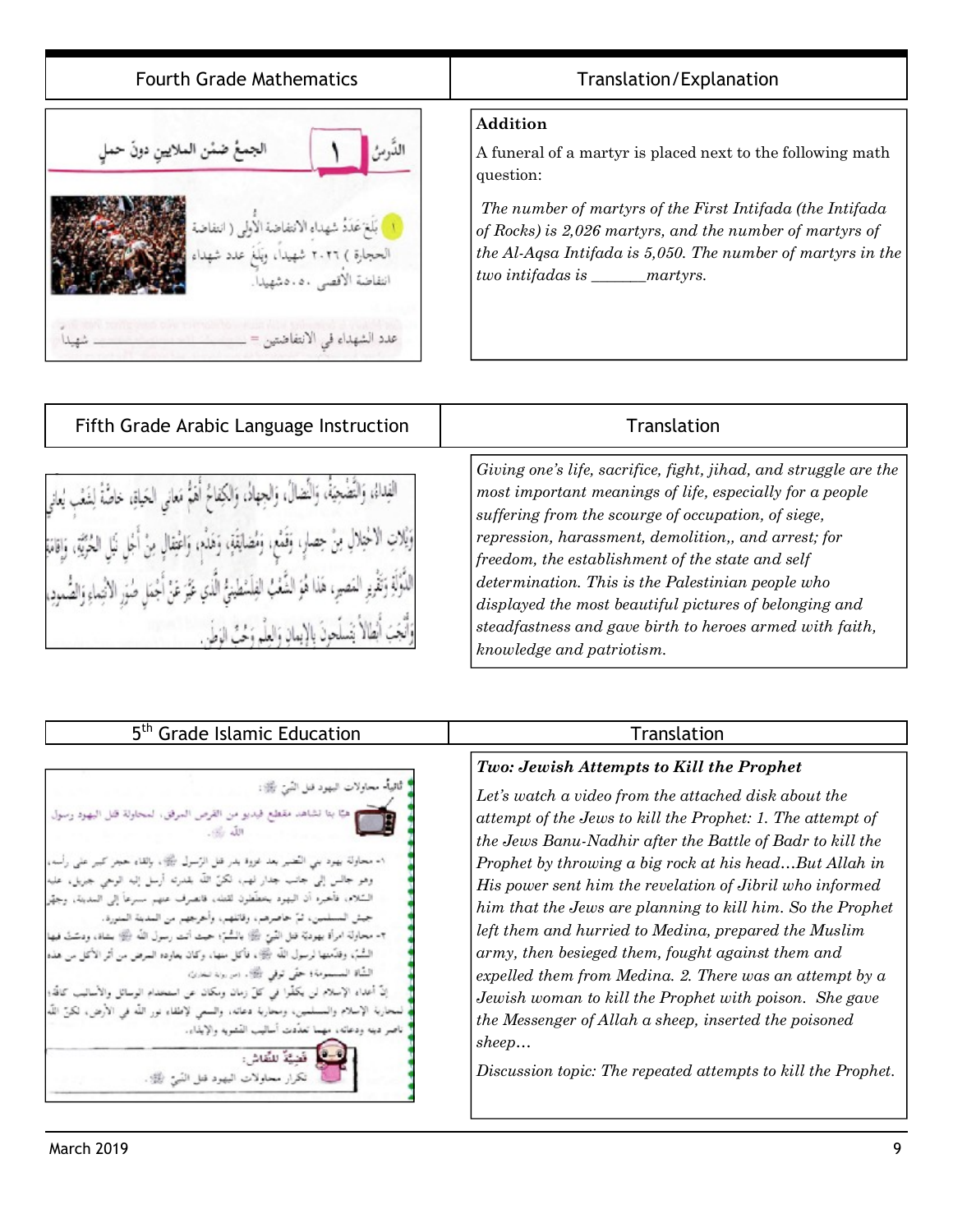6<sup>th</sup> Grade Social Studies

ط (١/ب): نُلاحِظٌ، ونَقْرَأٌ، حَدِّدُ فِلَسْطينَ مِنْ جِهاتِها الأَرْبَعِ. نُسَمّي الدُّؤلَةَ العَرَبِيَّةَ الَّتي تُجاوِرُ فِلَسْطِينَ، وَلَيْسَتْ مِنْ بِلَادِ الشَّ نَحْنُ تَعَلَّمْنا: فِلَسْطِينِ: هِيَ الرُّفْعَةُ الْجُغْرَافِيَّةُ الَّتِهِ مِنَ البَحْرِ الْمُتَوَسِّطِ غَرْبًا، حتى شَرْقًا، وَمِنَ لَبْنانَ وَسوريَّةَ شَمالًا الْعَقَبَةِ وَمِصْرَ جَنوبًا، وَتَبْلُغُ مِ (٢٧ الف كم')تقريبًا، وتَّة الأريز الجهَةِ الْغَرْبَيَّةِ مِنْ قارة البَرِئُ الوَحيدُ الَّذِي انقر فليج العقبة لِلْغُزاةِ وَالقُوى الاسْتِعْم خريطة فلسطين

The borders of modern Palestine are illustrated in a map (titled: *Map of Palestine)* and children are required to define the *current borders.* The text explaining Palestine extends *"from the Mediterranean Sea in the west; to the Jordan*  River in the east; and from Lebanon and Syria in the north; to the Gulf of Agaba and Egypt in the south; an area of *approximately 27,000 km<sup>2</sup>*

The text goes on as follows:

*Activity (A\B): Observe, read and conclude:* 

*We will define the borders of Palestine from all four directions.* 

*We will name the Arab state neighboring Palestine; which isn't from the Levant (Bilad Al-Sham)* 

We have learned: Palestine: is the geographical area that extends from the Mediterranean Sea in the west, to the *Jordan River in the east, and from Lebanon and Syria in the north to the Gulf of Aqaba and Egypt in the south.* This sentence is highlighted in blue in the Arabic text.